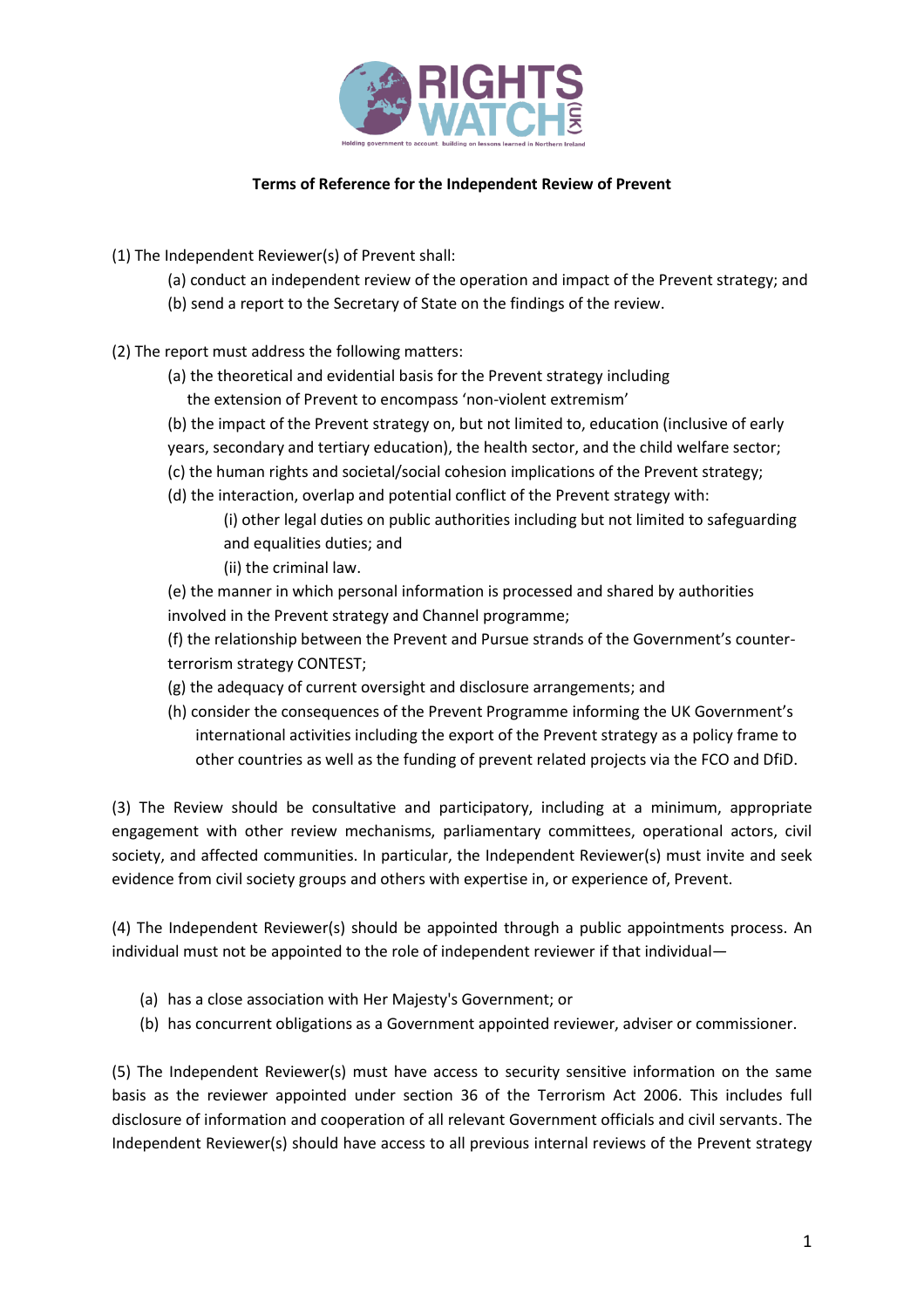that the Government has undertaken, the research upon which the Prevent strategy is based, and all relevant statistical information that the Government holds.

(6) The Secretary of State should provide the Independent Reviewer(s) with a sufficient budget to carry out the functions of the Review and attract necessary support and expertise. This includes:

- (a) a support team to assist the Independent Reviewer(s) in the carrying out of his/her functions;
- (b) the convening of a multidisciplinary Advisory Committee to share their experience and expertise with Independent Reviewer(s);
- (c) the necessary resources to facilitate the participation of civil society; and
- (d) expenses incurred by the Independent Reviewer(s) in carrying out her/his functions, and such allowances as the Secretary of State determines.

(7) With respect to the Report referred to in subsection 1 (b) there is be a presumption of disclosure of all relevant information subject to the minimum level of redactions necessary. The report will contain a statement as to whether any information has been excluded from the report, the scale of any such redactions, and to the extent possible, the reasons for the redactions.

(8) The Secretary of State must lay before Parliament, 18 months from the day that the Counter Terrorism and Border Security Act 2019 was passed, a copy of the report received under subsection 1(b). The report must be accompanied by a statement by the Secretary of State responding to each recommendation made as part of the independent review.

(9) After one year from the time that the report of the Independent Reviewer(s) is laid before Parliament under section 8, the Government will report to Parliament on the implementation of the any recommendations made in the report.

(10) In this section "Prevent" means the Prevent strand of the Government's counter-terrorism strategy, CONTEST together with the provisions set out at Part 5 of the Counter-Terrorism and Security Act 2015.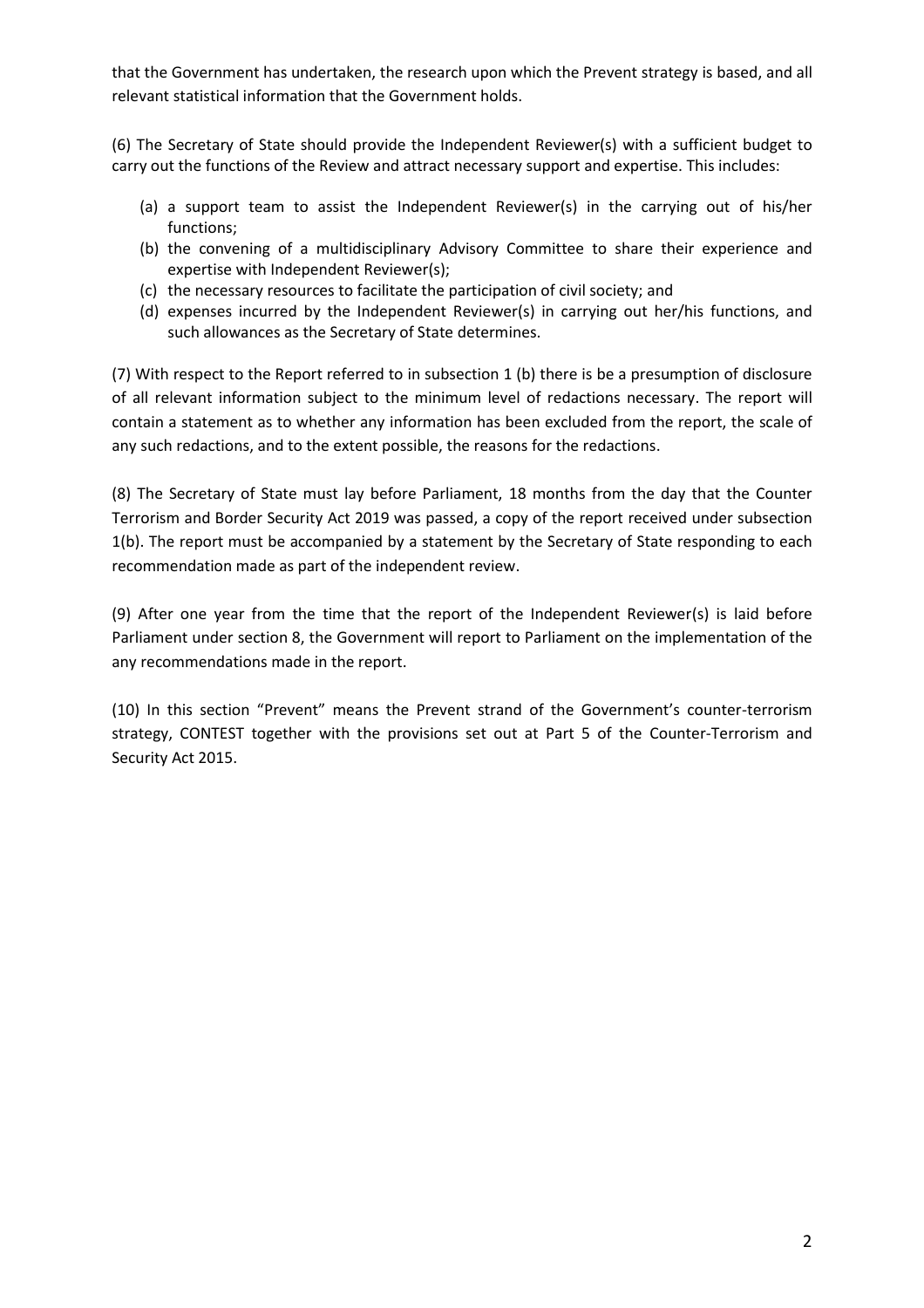

**Briefing Note:** Independent Review of Prevent **Date:** 14 March 2019

- 1. This briefing is on the independent review (IR) of Prevent and in particular, the proposed terms of reference for the IR.
- 2. On 22 January 2019 the Government announced that it would be establishing an *ad hoc* IR of its flagship counter extremism policy, Prevent. This was given statutory effect in February 2019 in s 20 (8) of the Counter-Terrorism and Border Security Act  $2019<sup>1</sup>$  As Labour<sup>2</sup> and others have noted, this is a welcome development in light of the many policy and human rights concerns that have been raised about the strategy. $3$
- 3. This will be the first time that the Prevent strategy has undergone any kind of independent public review, oversight or assessment since the shift in focus in 2011 to 'non-violent extremism' defined as 'active or vocal opposition to British values' and the introduction of the statutory duty in 2015; both developments that significantly heightened the controversy and criticism of Prevent.<sup>4</sup> Furthermore, a number of key aspects of the strategy remain purely at the policy level and have never been subject to Parliamentary oversight, including the definitions of 'extremism' and 'radicalisation'.<sup>5</sup> Accordingly, this Review presents a timely and important opportunity to subject the strategy to rigorous, holistic and independent scrutiny.
- 4. However, there are also risks that are attached to this IR. The Government has discretion as to the terms of reference of the IR. The Government could establish a Review that is narrow in scope (i.e. limited to effectiveness and ignoring the broader societal and human rights impacts of Prevent), and not genuinely independent, transparent and participatory. Any such review will only serve to reinforce the perception of bias in this sensitive field and, further undermine community trust in the Government, and potentially opposition parties that support the IR.
- 5. RW(UK) considers that a government strategy which seeks to engage with people, including youth, and change their behaviour, as Prevent does, cannot be effective without relationships built on trust and confidence that the government is acting in people's best interests. The first

<sup>&</sup>lt;sup>1</sup> The <u>Act</u> received Royal Assent on 12 February 2019. Subsection (8) of th[e Act](http://www.legislation.gov.uk/ukpga/2019/3/section/20/enacted) provides that the Secretary of State must, within the period of 6 months beginning with the day on which this Act is passed, make arrangements for an independent review and report on the Government strategy for supporting people vulnerable to being drawn into terrorism. Subsection (9) requires that a report and any recommendations of the review under subsection (8) must be laid before both Houses of Parliament within the period of 18 months beginning with the day on which this Act is passed, and subsection 10 requires that the laying of the report and recommendations under subsection (9) must be accompanied by a statement by the Secretary of State responding to each recommendation made as part of the independent review.

<sup>&</sup>lt;sup>2</sup> See Thomas-Symonds, Nick[, Labour Secures an Independent Review of Prevent Strategy,](https://labour.org.uk/press/labour-secures-independent-review-prevent-strategy/) Labour Party Press Release, 23 January 2019 23 January 2019.

<sup>3</sup> For a summary of the concerns that have been raised about Prevent's operation in education see para 6 of Rights Watch (UK) and Liberty's proposed [amendment](https://www.rwuk.org/advocacy/briefing-on-the-higher-education-and-research-bill-an-independent-review-of-preventmarch-2017/) to the Higher Education and Research Bill. Concerns have been raised by the Independent Reviewer of Terrorism Legislation, a number of Parliamentary Committees, two UN Special Rapporteurs, the Committee on the Rights of the Child, a host of academics, the National Union of Teachers, the National Union of Students, Muslim Community groups, members of the House of Lords and Commons and human rights organizations.

<sup>4</sup> Ibid.

<sup>&</sup>lt;sup>5</sup> For a detailed discussion of Prevent and parliament see paras 74-84 (n14), Rights Watch (UK), Preventing Education? Human Rights and [the UK Counter-Terrorism Policy in Schools,](http://rwuk.org/wp-content/uploads/2016/07/preventing-education-final-to-print-3.compressed-1.pdf) July 2016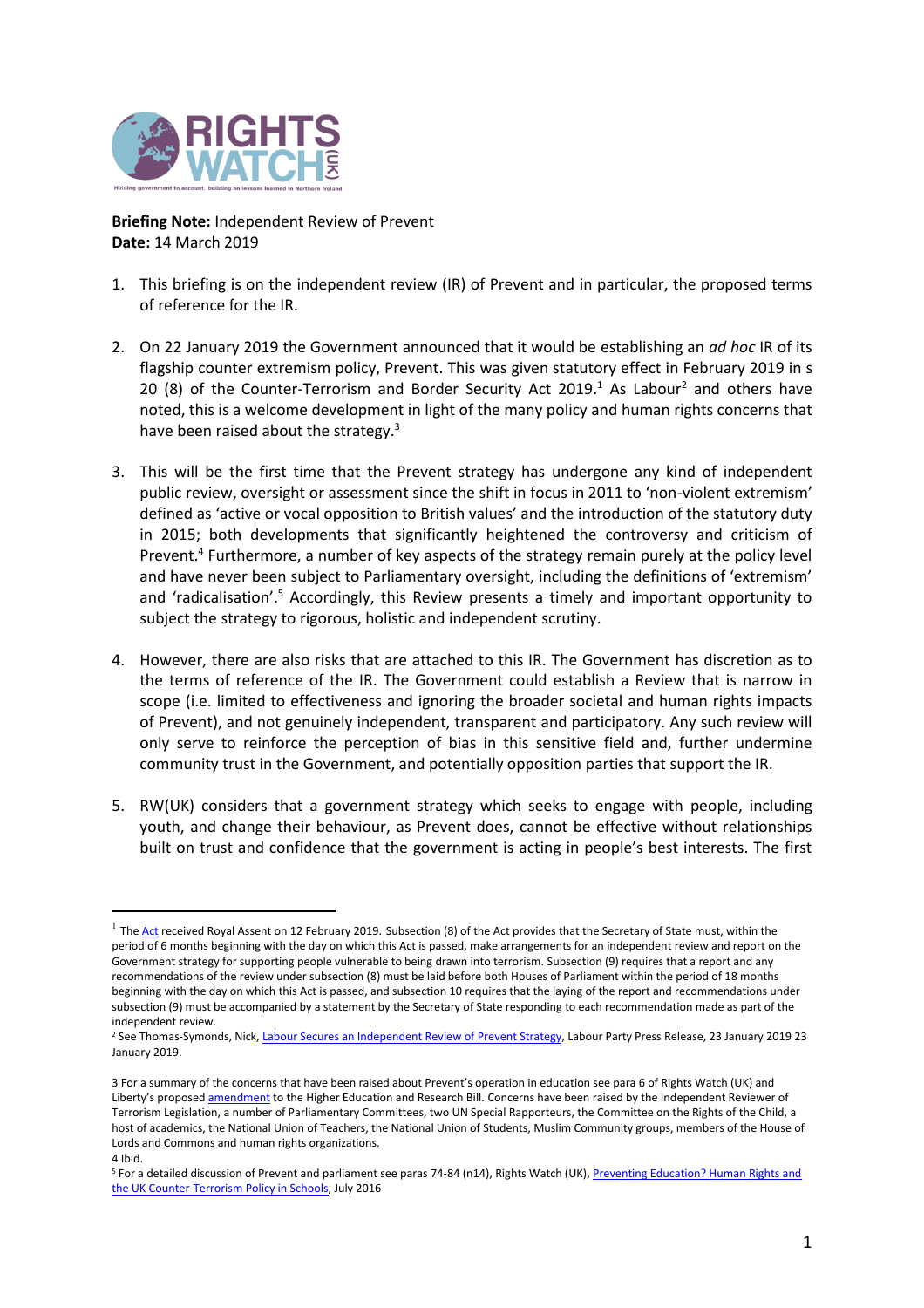step in rebuilding that trust and confidence is a genuinely independent, effective and transparent IR.

- 6. The Government has not yet published a terms of reference for the IR but have committed to appointing, within the next 6 months, an Independent Reviewer who will lay the report and any recommendations to both Houses of Parliament within 18 months from the beginning of the Review. 6 Importantly, the Security Minister has committed to consulting with all parts of the House on the appointment of the Independent Reviewer,<sup>7</sup> and presumably, the terms of reference of the Review. This presents an important opportunity for Parliamentarians and Parliamentary Committees to push for a review that is credible, and capable of inspiring trust and confidence.
- 7. Rights Watch (UK) has identified a strong potential candidate who possesses the necessary expertise, experience and credibility to lead the Review: Baroness Nuala Patricia O'Loan, (the former Police Ombudsman in Northern Ireland from 1999 to 2007).
- 8. RW(UK) attaches a draft Terms of Reference (ToR)<sup>8</sup> which we consider will provide the necessary framework for an independent, effective and transparent IR of the Prevent strategy. We have consulted widely with affected communities and those with experience of counter terrorism reviews, including a former Independent Reviewer of Terrorism Legislation, as well as those leading the Counter Terrorism Review Project,<sup>9</sup> in developing the ToR. Set out below are the six core principles that we consider must underpin the IR and from which the attached ToR are drawn.

**1: Independence**: The Independent Reviewer(s) must be appointed through the public appointments process, and be independent of the Government.

**2: Full and Effective Government Cooperation**: The Reviewer must have access to classified and sensitive information and full cooperation of all Government officials and civil servants to ensure that the results of the IR are fully informed (this is likely to require that the Independent Reviewer(s) are security cleared).

**3: Consultative and Participatory**: The Review must, in form and substance, be consultative and participatory.

**4: Effectively Resourced and Supported**: The Independent Reviewer(s) must be given sufficient budget to carry out the proper functions of the Review including appointing a support team, and a diverse and multidisciplinary Advisory Committee. Resources should also be provided for civil society to participate in the IR.

5: Transparency and Parliamentary Oversight: The Review must produce a public report<sup>10</sup> that is laid before Parliament within 18 months of the beginning of the Review,<sup>11</sup> and after

l

7 Hansard[, Counter-Terrorism and Border Security Bill,](https://hansard.parliament.uk/Commons/2019-01-22/debates/BEE0385D-EC2F-4222-917E-273430ED2924/Counter-TerrorismAndBorderSecurityBill#contribution-A660EB20-7E66-43E8-B5DB-998F2D95437C) Hansard, 22 January 2019, Volume 653, Column 172.

 $^6\,$  See HMG Home Office Blog, <u>Government Announces Independent Review of Prevent</u>, 22/01/2019.

<sup>8</sup> This builds on the terms of reference that Rights Watch (UK) and Liberty proposed in 2007 in th[e amendment](https://www.rwuk.org/advocacy/briefing-on-the-higher-education-and-research-bill-an-independent-review-of-preventmarch-2017/) to the Higher Education and Research Bill, which in turn was the basis of the proposed amendment to the Counter Extremism and Border Security Act 2019. The ToR are the result of detailed research and analysis that Rights Watch (UK) has undertaken on the Prevent strategy over a number of years and the organization's experience of engaging with counter terrorism oversight and review mechanisms in the UK for over three decades. 9 [The Counter Terrorism Review Project](https://counterterrorismreview.com/)</u> maps counter-terrorism review (CTR) in the UK. It aims to discover how CTR works, and to propose reforms where necessary for the purpose of ensuring the good governance of counter-terrorism in the UK. The Director of Rights

Watch (UK) is a member of the Advisory Board of the Project. <sup>10</sup> There must be a presumption of disclosure of all relevant information subject only to necessary redactions (see background section for a fuller discussion of this).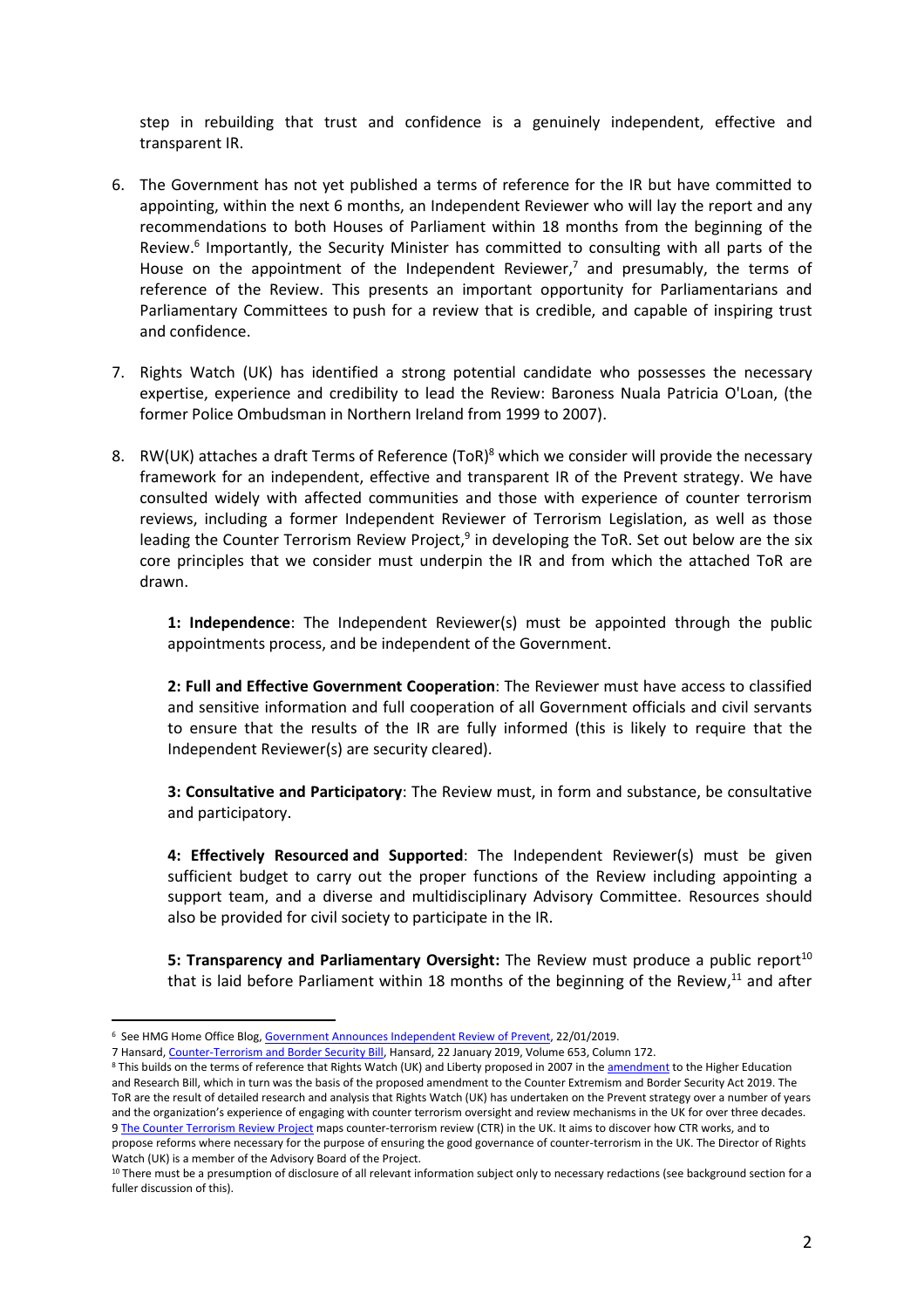one year from the date it is laid before Parliament, the Government must report to Parliament on the implementation of any recommendations made in the Report.

**6: Holistic and Comprehensive:** The substantive scope of the IR must go beyond effectiveness, and a superficial analysis of statistics, and cover the human rights and broader social impacts of the strategy as well the interaction and overlap of the strategy with other statutory duties and the criminal law.

## Background

- 1. Below is a more detailed description of how the abovementioned principles are given effect to in the proposed ToR.
- 2. **Independence (Sec. 4 ToR):** Given that there is a crisis of trust, it is of utmost importance that the IR is entirely independent of Government. The Independent Reviewer(s) must have no association with, or concurrent obligations to, the Government. In the absence of such independence, communities already concerned as to the integrity of government action in relation to Prevent, will naturally have little confidence that any of their concerns will be addressed. Accordingly, there must be a clearly articulated job description against which the appointees can be publically assessed, with the selected candidates appointed through the usual public appointments process. <sup>12</sup> Considering the nature and scope of the Review, and the need for credibility with a wide range of stakeholders, the government should appoint at least two Independent Reviewers. As noted above, Rights Watch (UK) has identified a strong potential candidate.
- 3. **Full and Effective Government Cooperation (Sec. 5 ToR):** In order to ensure that the results of the IR are properly informed, and that the conclusions are not compromised by incomplete inquiry, the Independent Reviewer(s) must have access to classified and sensitive information and the full cooperation of all Government officials and civil servants on the same terms as the Independent Reviewer of Terrorism Legislation.<sup>13</sup> To this end, the Independent Reviewer(s) will need to be security cleared. This will ensure access to, *inter alia*, all previous internal reviews of the Prevent strategy, relevant statistics, as well as the Extremism Risk Guidelines (ERG22+) study<sup>14</sup> which underpins and informs the entire Prevent strategy. Furthermore, and as discussed below, the Review needs full cooperation and disclosure to examine the relationship between Prevent and the three other pillars of the Government's CONTEST strategy, in particular Pursue, as well as the manner in which information is processed and shared by authorities involved in the Prevent strategy.

l 11 The Government has committed to this, see HMG Home Office Blog[, Government Announces Independent Review of Prevent,](https://homeofficemedia.blog.gov.uk/2019/01/22/government-announces-independent-review-of-prevent/)  22/01/2019.

<sup>&</sup>lt;sup>12</sup> See [Public Appointments Order in Council 2019](https://www.parliament.uk/business/publications/written-questions-answers-statements/written-statement/Commons/2019-04-11/HCWS1510/) and the applicabl[e Governance Code on Public Appointments 2016.](https://assets.publishing.service.gov.uk/government/uploads/system/uploads/attachment_data/file/578498/governance_code_on_public_appointments_16_12_2016.pdf)

<sup>&</sup>lt;sup>13</sup> S 36 of the Terrorism Act 2006. This is underscored by the former Independent Reviewer of Terrorism Legislation David Anderson QC, "I believe that effective review requires the perusal of secret and unrestricted material from the civil service, intelligence agencies and police. See, Anderson QC, David, The Independent Review of Terrorism Laws, Public Law, 2014, pg 410.

<sup>&</sup>lt;sup>14</sup> This supposedly provides the evidence base for the identification of 22 claimed 'risk factors' indicating whether individuals are vulnerable to engaging with terrorist groups and/or posing a security risk. Those risk factors were referred to in a journal article entitled 'The Development of Structured Guidelines for Assessing Risk in Extremist Offenders' published by forensic psychologists Ms Lloyd and Mr Dean in volume 2(1) of the Journal of Threat Assessment and Management in March 2015, in which Ms Lloyd and Mr Dean referred to their research under the auspices of the National Offender Management Service ('NOMS').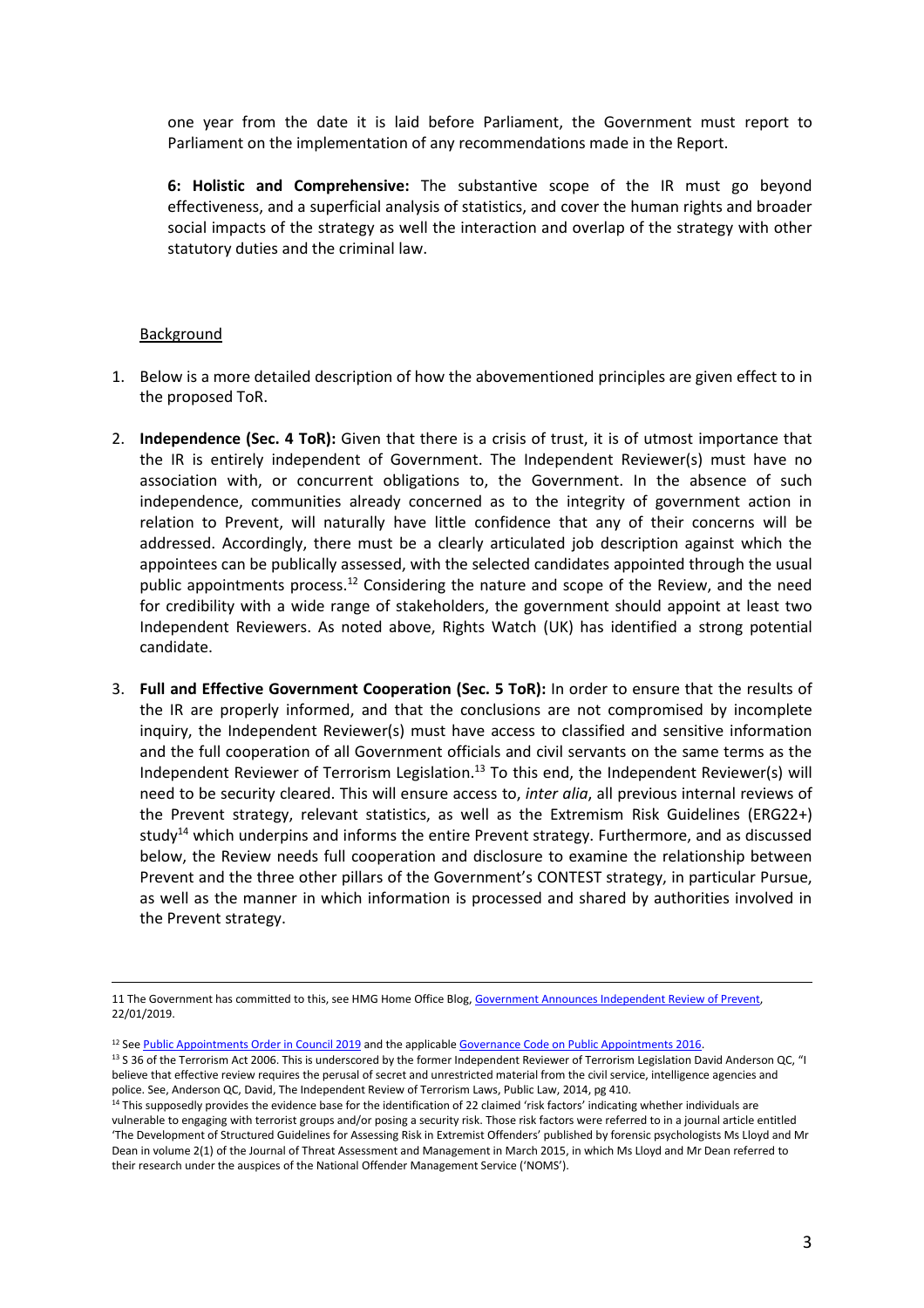- 4. **Consultative and Participatory (Sec. 3 ToR):** RW(UK) considers that for the review to be effective, and have credibility with all stakeholders, it must be a consultative and participatory process that effectively engages with other review mechanisms, parliamentary committees, operational actors, civil society, and importantly, affected communities. The Independent Reviewer(s) should actively invite and seek evidence from civil society groups and others with expertise in, or experience of, Prevent. In so doing, the Review should work with local authorities and devolved administrations across the UK to organise and host public hearings in community centres and university halls to gather first hand evidence of the impact of Prevent.
- 5. **Effectively Resourced and Supported (Sec. 6 ToR):** Two features that have been critical to the success of other reviews and oversight bodies, which RW(UK) considers necessary for this Review are (1) adequate resourcing to attract necessary expertise and support the work of the Reviewer(s)<sup>15</sup> and (2) an advisory committee (AC) that brings a breadth of experience, expertise and community access that no one individual possesses, and provides scrutiny, challenge and legitimacy to the work of the Review. 16
- 6. RW(UK) considers that an IR of this nature is best served by a multidisciplinary AC given that it concerns an area of policy, countering non-violent extremism, that is both complex and contentious (in particular the purported link between extremism and terrorism), involves overlapping complex regulatory frameworks (including safeguarding and equalities duties), requires sector specific expertise (including education, health, and child welfare), and will need to navigate competing community expectations and dynamics. For the purposes of credibility and effectiveness, it is essential that persons from affected communities are represented on the AC. As a general principle, all appointments to the staffing team and the Advisory Committee must be informed by the principles of diversity, equality and stakeholder engagement.
- 7. **Transparency and Parliamentary Oversight (Sec. 7 & 9 ToR):** RW (UK) considers that rebuilding trust and confidence demands that the results of the IR must be made public, subject to the minimum level of redactions necessary, $17$  and be transparent as to whether any information (including its nature and scale) has been excluded from the Report. Accordingly, the Reviewer(s) must produce a public report that is laid before Parliament within 18 months from the start of the Review. As for the information in the report, there must be a presumption of disclosure subject only to the duty (1) to maintain confidentiality and privacy, (2) not to prejudice the administration of justice,<sup>18</sup> (3) to protect life,<sup>19</sup> (4) to prevent harm to individuals,<sup>20</sup> and (5) protect counter terrorism methodologies and effectiveness.<sup>21</sup> In general, any redactions of

<sup>&</sup>lt;sup>15</sup> In developing the attached ToR, Rights Watch (UK) has spoken with a former Independent Reviewer of Terrorism Legislation as well as those who supported his office, and they stressed the importance of adequate resourcing for the Review to operate effectively. This is mirrored by the experience of other counter terrorism oversight bodies such as the UK Parliamentary Intelligence and Security Committee. <sup>16</sup> Th[e Independent Advisory Committee](https://www.gov.uk/government/publications/windrush-lessons-learned-review/windrush-lessons-learned-review-independent-advisory-group-membership-list-and-biographies) to the Windrush Lessons Learned Review has been critical to the perceived legitimacy, and effectiveness of the Review.

<sup>&</sup>lt;sup>17</sup> See n/f 8 above.

<sup>&</sup>lt;sup>18</sup> In making such a determination, the Independent Reviewer should seek the advice and guidance of the DPP as to whether particular information should be included in the report or indeed whether the report should be issued in advance of a pending or on-going prosecution

<sup>&</sup>lt;sup>19</sup> No information shall be included in the report which might present a real and immediate threat to the life of an individual or individuals from the criminal activity of a third party. The relevant test is set out in paragraph 116, *Osman v UK* (87/1997/871/1083), ECHR Judgment 28 October 1998.

<sup>&</sup>lt;sup>20</sup> The risk of harm, which includes physical or specific psychological injury or harassment or intimidation, must be likely to reach the threshold of inhumane and degrading treatment and must be to an identified individual or individuals. There must be a direct, foreseeable and describable link between the proposed disclosure and the anticipated harm. The threat must be to carry out harm through criminal acts and the source of the threat must have demonstrated the willingness and capability to carry out the abovementioned threats to either the individual concerned or to a defined class of persons to which the individuals arguably at risk belong.

<sup>&</sup>lt;sup>21</sup> It may be necessary and proportionate to redact information to protect the effectiveness of operational methods of the police and security services which are in current use and which are lawful. Such information must not already be in the public domain and it must be demonstrated that the proposed disclosure would, in fact, in the foreseeable future, damage the operational effectiveness of the method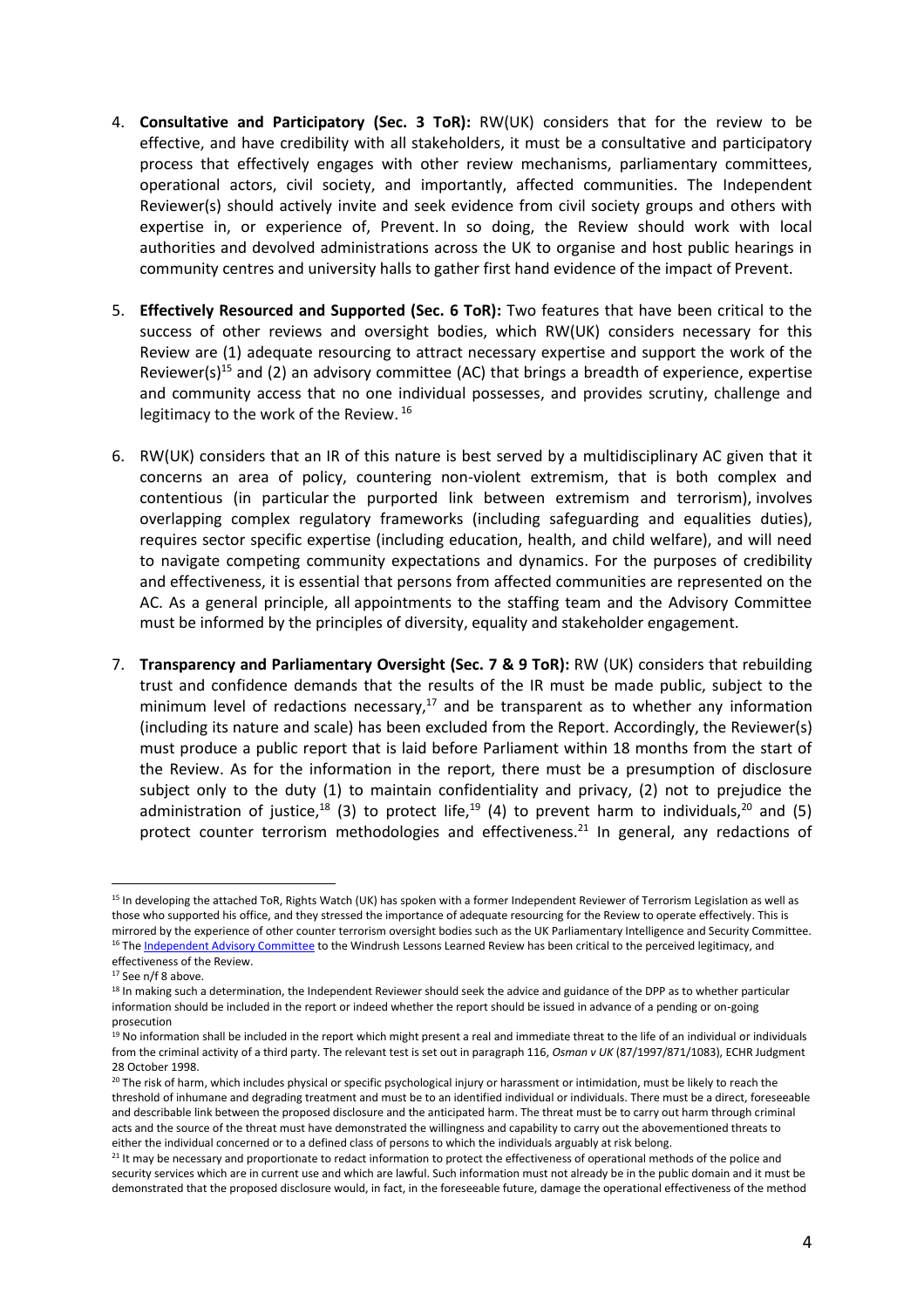information must be the minimum that is necessary to materially reduce the risk of death or harm to the specified persons concerned and proportionate to the level of risk when balanced against the public interest in disclosure. The Report must be transparent as to whether, and the nature and scale, of any information that has been excluded from the Report.

- 8. To ensure that the recommendations of the report are acted upon, it is critical that Parliament has oversight of the recommendations that are made by the Reviewer(s). Accordingly, the ToR require that within a year from the date that the Report is laid before Parliament, the Government must report back to Parliament on the implementation of any recommendations made in the report.
- 9. **Holistic and Comprehensive:** The substantive scope of the Review must go beyond operational impact, and a superficial analysis of statistics, and consider the following substantive issues:
	- A. The theoretical and evidential basis for the Prevent strategy including the extension of Prevent to encompass 'non-violent extremism' **(Sec. 2a ToR).** There are a number of significant structural/foundational concerns with Prevent that are central to the operation of the strategy and questions of effectiveness and human rights compliance.<sup>22</sup> To this end, the Review must consider:
		- I. **The purported link between extremism and terrorism:** The strategy is rooted in the assumption that support for non-violent extremism is an indicator of future participation in terrorism. As noted in RW(UK)'s report, $^{23}$  this assumption has been widely criticised as lacking any evidential basis. For any review of Prevent to be credible, including any assessment of effectiveness and legality, this assumption needs to be interrogated.
		- II. **Broad and overly vague definitions, and indicators of risk and vulnerability:** The concept of 'Non-violent extremism' is defined in extremely broad and vague terms and, in so far as it is defined, is set in opposition to, the nebulous concept of 'British values'.<sup>24</sup> Similarly, the indicators of risk of, and vulnerability to, becoming a terrorist that are identified by the statutory guidance are ambiguous and appear poorly correlated with potential terrorist activity. They include, for example, grades going up or down, a change in style of dress.<sup>25</sup> The consequence of this ambiguity is evidenced in the most recent statistics which show a significant over referral to Prevent with only 17% of the people referred to Prevent actually considered by a Channel panel, and a mere 5% eventually receiving Channel support.<sup>26</sup> Accordingly, and in light of the abovementioned interrogation of the link between terrorism and extremism, the IR will need to consider whether the definitions and indicators that are central to the operation of the strategy are sufficiently cogent so as to be effective and lawful.
	- B. **The human rights and societal/social cohesion implications of Prevent (Sec. 2 (c) ToR).** Until now, the Government has either equivocated on or completely ignored the human

in question in such a way as to place a person or persons at a real and immediate risk of serious harm. In general, the reasons for restricting disclosure under this criterion must be "particularly convincing and weighty

Smith and Grady v. United Kingdom (1999).

<sup>&</sup>lt;sup>22</sup> See paras 15 – 34 of Rights Watch (UK)[, Preventing Education? Human Rights and the UK Counter-Terrorism Policy in Schools,](http://rwuk.org/wp-content/uploads/2016/07/preventing-education-final-to-print-3.compressed-1.pdf) July 2016.  $23$  Ibid, paras  $25 - 34$ .

<sup>&</sup>lt;sup>24</sup> In the HM Government, Prevent Strategy (Cm 8092, June 2011) [pg 22] Extremism is defined as 'vocal or active opposition to fundamental British values, including democracy, the rule of law, individual liberty and mutual respect and tolerance of different faiths and beliefs. We also include in our definition of extremism calls for the death of members of our armed forces, whether in this country or overseas.'

<sup>25</sup> See paras 20-24 of Rights Watch (UK)[, Preventing Education? Human Rights and the UK Counter-Terrorism Policy in Schools,](http://rwuk.org/wp-content/uploads/2016/07/preventing-education-final-to-print-3.compressed-1.pdf) July 2016. <sup>26</sup> See pg 4, Home Office Statistical bulletin 31/81 (13 December 2018) Individuals referred to and supported through the Prevent [Programme, April 2017 to March 2018](https://assets.publishing.service.gov.uk/government/uploads/system/uploads/attachment_data/file/763254/individuals-referred-supported-prevent-programme-apr2017-mar2018-hosb3118.pdf)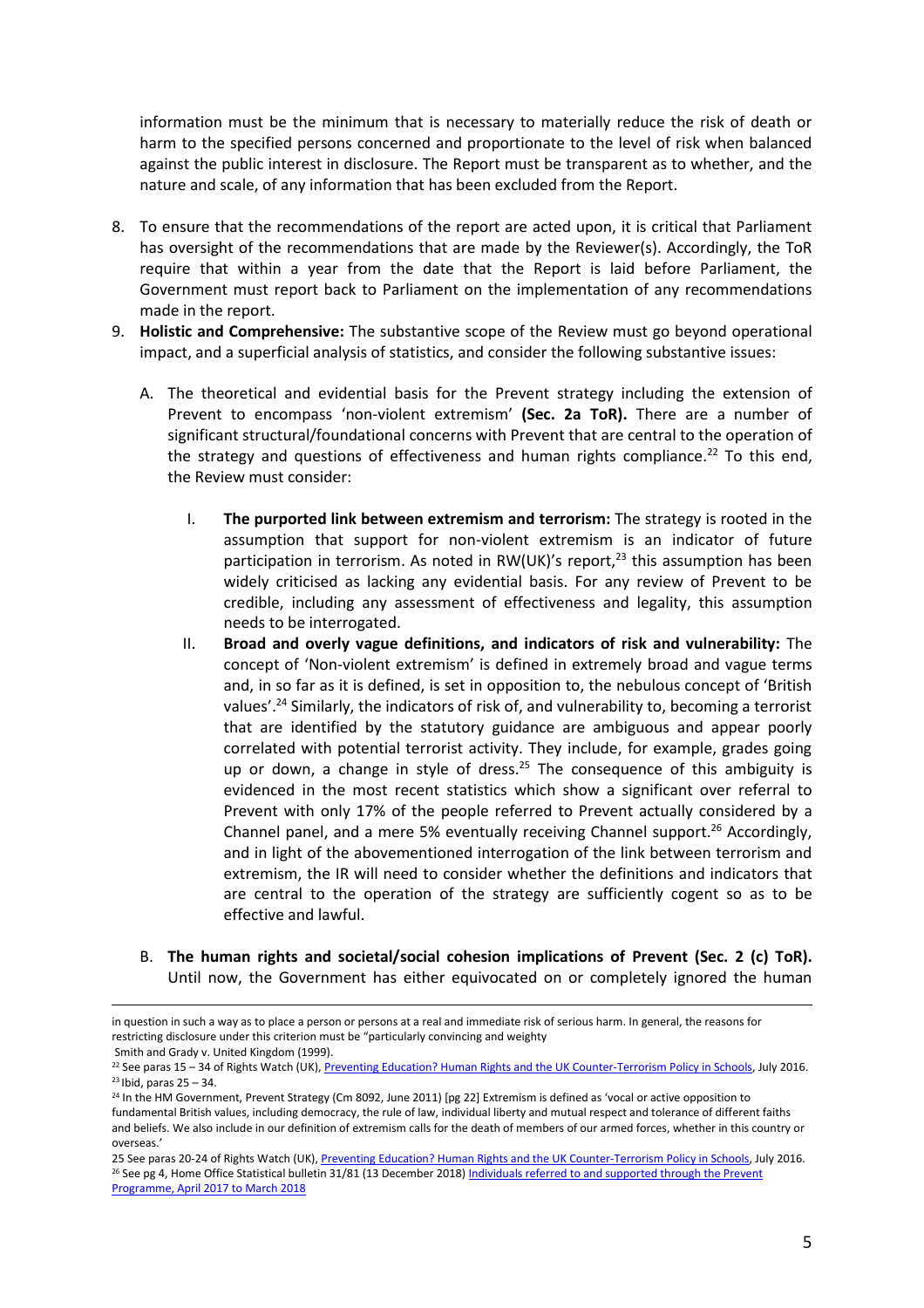rights and societal concerns that have been raised about Prevent. For this Review to have any credibility, particularly with impacted communities as well as broader stakeholders who have raised human rights and societal concerns about the strategy, it is essential that the Review is wide enough in scope, as Labour and others have suggested it should be, to 'assess the impacts of Prevent on communities across the  $UK.^{27}$  Indeed it is in line with the Government's own stated expectations of the Review which will allow critics of Prevent to produce solid evidence of their 'allegations' about the policy.<sup>28</sup> The Review should be sure to consider the impact on children<sup>29</sup> as well as the gendered impact of the policy, and in particular the impact on women. 30

In line with this, RW(UK) considers that it is important that the Review also has the breadth of mandate to fully interrogate Government statistics on Prevent. For example, the Government relies on the number of those who *eventually* receive Channel support (50% for Islamic extremism and 44% for Right-wing extremism) to evidence that Prevent does not target Muslims and is not 'about a particular group or ideology' but rather deals with 'all forms' of extremism.<sup>31</sup> This interpretation of the statistics rests on the assumption that any potential discriminatory effect of Prevent, as well as other human rights and societal harms that it may give rise to, only occurs at the stage of entering the Channel programme. In fact, it is well documented that many of these harms stem from an individual being referred to the Prevent Programme in the first instance, irrespective of whether they eventually receive Channel support.<sup>32</sup> With this in mind, the statistics take on a different meaning given that only 18% of *referrals* to the Prevent Programme are for Right-wing extremism and 44% are for Islamic extremism.<sup>33</sup> The disproportionate incidents of Muslim referrals into the Prevent Programme itself raises an inference that the Prevent duty is being given effect in a manner which discriminates on the basis of the referred individuals' religious identity (or perceived religious identity).<sup>34</sup>

C. **The interaction, and possible overlap or conflict of Prevent with other legal duties, including safeguarding duties, and the criminal law (Sec. 2d ToR).** The Review must examine the underlying assumption that existing legal frameworks, including widely drawn criminal law offences relating to terrorism, together with statutory health and safety, equality and safeguarding frameworks, are somehow inadequate and therefore necessitate the separate and additional Prevent Programme under the rubric of counter-extremism or counter-terrorism. The most recent Prevent statistics indicate that 40% of Prevent referrals do not receive Channel support but are re-directed towards alternative services, including Local Authority, Education and Health services.<sup>35</sup>

<sup>&</sup>lt;sup>27</sup> See, Thomas-Symonds, Nick, Labour Secures Independent Review of Prevent strategy, Labour Party Press Release, 23 January 2019; Abbott, Diane, The Prevent Programme Clearly has Flaws and Should be Subject to a Wide-ranging Review, Labour Party Press Release, 27 March 2018.

<sup>28</sup> See HMG Home Office Blog[, Government Announces Independent Review of Prevent,](https://homeofficemedia.blog.gov.uk/2019/01/22/government-announces-independent-review-of-prevent/) 22/01/2019.

<sup>&</sup>lt;sup>29</sup> For a detailed analysis of the impact of the Prevent strategy, and in particular the introduction of the statutory duty, on children in education, see Rights Watch (UK)[, Preventing Education? Human Rights and the UK Counter-Terrorism Policy in Schools,](http://rwuk.org/wp-content/uploads/2016/07/preventing-education-final-to-print-3.compressed-1.pdf) July 2016.  $29$  Ibid, paras  $25 - 34$ .

<sup>&</sup>lt;sup>30</sup> For an overview of the gender harms that arise from CVE and CT policies in the UK see Rights Watch (UK)'s Shadow Report to the [Committee on the Elimination of Discrimination Against Women,](https://www.rwuk.org/advocacy/joint-civil-society-letter-on-uks-support-for-universal-periodic-review-recommendations-september-2017-2-3-2-2-2/) January 2019.

<sup>&</sup>lt;sup>31</sup> Hansard, Counter-Terrorism and Border Security Bill, Hansard, 22 January 2019, Volume 653, Column 172.

<sup>32</sup> See for example, See, Rights Watch (UK)[, Preventing Education? Human Rights and the UK Counter-Terrorism Policy in Schools,](http://rwuk.org/wp-content/uploads/2016/07/preventing-education-final-to-print-3.compressed-1.pdf) July 2016.

<sup>&</sup>lt;sup>33</sup> Of those 44% referred for Islamic extremism, only a little over 20% are discussed at a Channel panel, and just under 10% receive Channel support. See[, Individuals Referred to and Supported Through the Prevent Programme: April 2017 to March 2018,](https://assets.publishing.service.gov.uk/government/uploads/system/uploads/attachment_data/file/763254/individuals-referred-supported-prevent-programme-apr2017-mar2018-hosb3118.pdf) Home Office Statistical Bulletin 31/18, 13 December 2018, pg 4.

<sup>34</sup> According to the Office of National Statistics, approximately 5.17% of the UK population identifies as Muslim. See, Annual Population Survey April 2017 to March 2018.

<sup>&</sup>lt;sup>35</sup> Individuals [Referred to and Supported Through the Prevent Programme: April 2017 to March 2018:](https://assets.publishing.service.gov.uk/government/uploads/system/uploads/attachment_data/file/763254/individuals-referred-supported-prevent-programme-apr2017-mar2018-hosb3118.pdf) Home Office Statistical Bulletin 31/18, 13 December 2018, pg 10.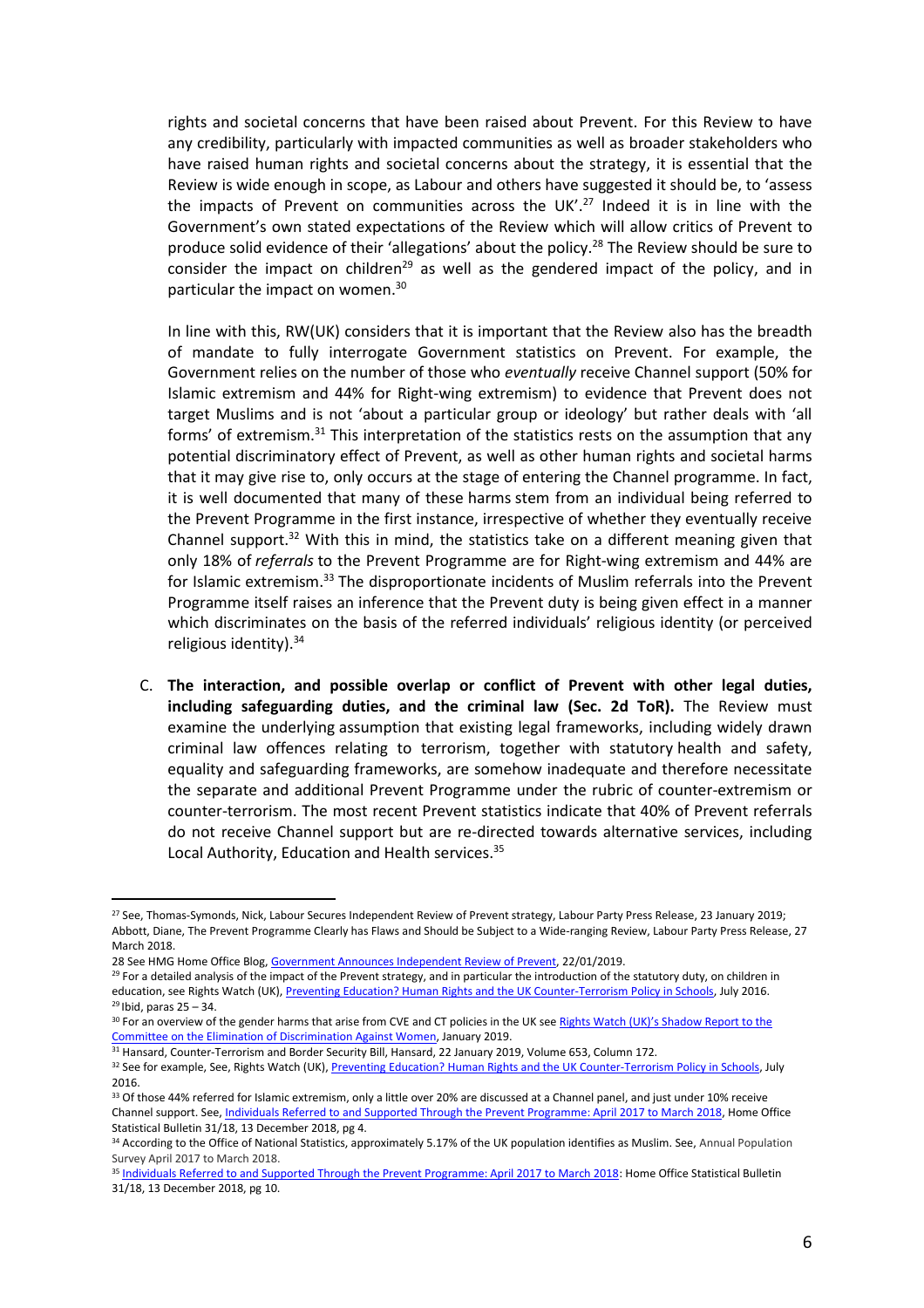Furthermore, despite the Government seeking to characterise Prevent as a 'safeguarding' measure, counter-terrorism and safeguarding have materially different aims: one concerns preventing terrorism and the other the welfare of the child. Blurring the lines between counter-terrorism policies, on the one hand, and safeguarding on the other, raises questions about the potential conflict between these frameworks, and the appropriateness and consequences of securitising public services including education, child welfare and health. Accordingly, it is important that the Review considers the range of existing legal duties and whether Prevent is warranted in light of, and consistent with, those other existing legal frameworks.

- D. **The manner in which personal information is collected, processed and shared by authorities involved in the Prevent programme (Sec. 2e ToR).** One of the principle concerns among impacted communities is that Prevent is largely a soft and unregulated surveillance tool. This concern has been echoed by RW(UK), and others, who have questioned the manner in which personal information is being dealt with by those involved in the Prevent programme, including police, schools and local authorities. In our 2016 report, which was confined to the operation of Prevent in schools, we documented case studies which suggested that some system of data collection and sharing is operating among public authorities which deals with students and Prevent.<sup>36</sup> Despite broad policy statements of compliance with data protection and privacy rights, it is difficult to see how such a system, which contains no prior notification or consent, and is described by those operating it in amorphous terms as potentially indefinite, could possibly be operating in compliance with the DPA or human rights law more generally. Accordingly, the review must examine how data collection and sharing operates, how it is regulated, and what legal framework is in place to deal with potential breaches of the processing of personal information in the context of Prevent.
- E. **The relationship between the Prevent and Pursue strands of the CONTEST strategy (Sec. 2f**  ToR). While the government admits to the existence of "touch points between these two programmes" it has not provided sufficient information about the nature or extent of these touch points, including, but not limited to, the extent to which data sharing, whether formal or informal, occurs between these two programmes. 37
- F. **The adequacy of current oversight and disclosure arrangements (Sec.2 (g) ToR**). To date there has been insufficient independent oversight of, and disclosure in relation to, the Prevent Programme. While the announcement of an *ad hoc* independent review of Prevent is a welcome development, there is currently no permanent arrangement, akin to the Independent Reviewer of Terrorism Legislation (whose mandate does not extent to Prevent) to Review the Prevent strategy. The Government claims to have undertaken an internal review of Prevent but neither the methodology nor the findings of this review have ever been made public. Given the controversial nature of the policy which is widely perceived a discriminatory and harmful, RW(UK) consider that it is important that the Reviewer(s) consider whether a permanent Review of the strategy should be put in place. Furthermore, the disclosure arrangements of information relevant to the operation of the strategy should also be considered. For example, the Government has continually refused to release the Extremism Risk Guidelines (ERG22+) study which underpins and informs the entire strategy,

 $\overline{a}$ 

<sup>36</sup> See paras 85 onwards of Rights Watch (UK)[, Preventing Education? Human Rights and the UK Counter-Terrorism Policy in Schools,](http://rwuk.org/wp-content/uploads/2016/07/preventing-education-final-to-print-3.compressed-1.pdf) July 2016.

<sup>37</sup> See for example, HM Government, Prevent Strategy, Cm 8092, June 2011, pg 31; HM Government, CONTEST: The United Kingdom's Strategy for Countering Terrorism, cm 9608, June 2018, pg 29.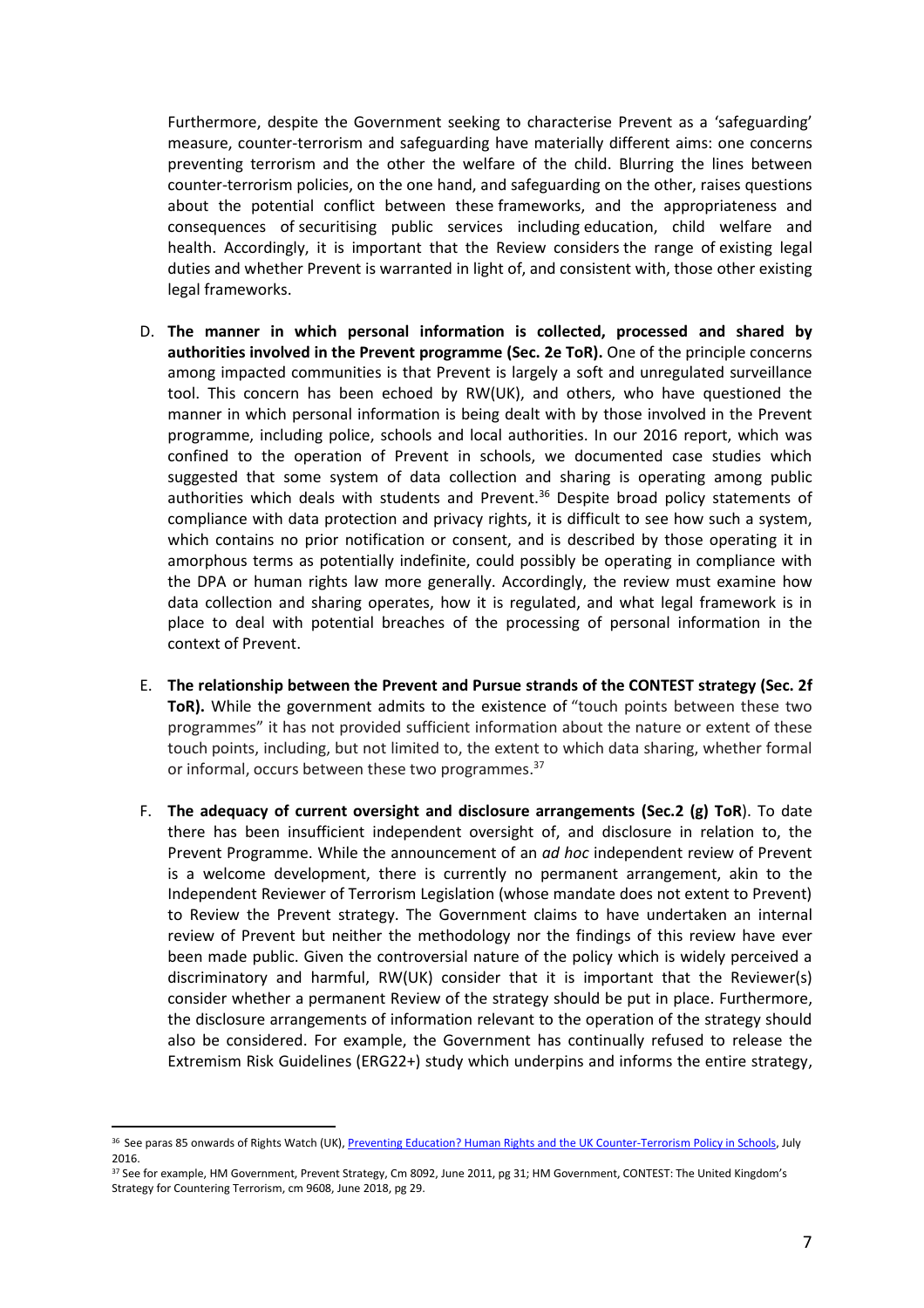and the statistical data released continues to suffer from limitations. <sup>38</sup> Finally, despite there being serious concerns raised about the manner in which personal data is being collected, stored and shared in the context of Prevent, to date there has been a lack of transparency as to existing policies, procedures and oversight for the processing of personal data.

G. **The export of the Prevent strategy as a policy frame to other countries as well as the funding of prevent related projects via the FCO and DfiD (Sec.2 (g) ToR**). The Government has openly acknowledged that they are exporting the Prevent Strategy to other countries, <sup>39</sup> and Senior UK officials involved in implementing the UK counter extremism strategy have been appointed by international organisations to develop similar programmes in other countries, including countries in Central Asia that lack a fundamental rule of law framework.<sup>40</sup> Similarly it is understood that the Government is funding prevent related projects via the FCO and DfiD.<sup>41</sup>

## **About Rights Watch (UK)**

Rights Watch (UK) (formerly British Irish Rights Watch) (hereafter "RWUK") is a registered charity which works to promote just and accountable security. We have over 25 years of experience in working in the field of counter terrorism policy in the UK and have received wide acclaim for our work, including the Parliamentary Assembly of the Council of Europe (PACE) Human Rights Prize. In July 2016 we published a landmark report, ["Preventing](http://rwuk.org/wp-content/uploads/2016/07/preventing-education-final-to-print-3.compressed-1.pdf) Education? Human Rights and UK Counter-[Terrorism](http://rwuk.org/wp-content/uploads/2016/07/preventing-education-final-to-print-3.compressed-1.pdf) Policy in Schools," concluding that the strategy suffers from a number of systemic flaws with serious resulting human rights implications, and that the strategy should be subject to an independent review. We have since been advocating for an independent review. In 2017 Rights Watch (UK) - with Liberty - drafted an [amendment](https://www.rwuk.org/advocacy/briefing-on-the-higher-education-and-research-bill-an-independent-review-of-preventmarch-2017/) to the Higher Education and Research Bill that would have established an independent review of Prevent as it applies to Higher Education. Although unsuccessful, the proposed amendment, which set out a proposed terms of reference, formed the basis of the amendment that was put forward in 2018 to the Counter Terrorism and Border Security Bill for an independent review of Prevent.

Contact:

l

Yasmine Ahmed Executive Director Rights Watch (UK) [yahmed@rwuk.org](mailto:yahmed@rwuk.org) 07531405665

<sup>&</sup>lt;sup>38</sup> For example the most recent statistics do not sufficiently disaggregate the data to allow one to determine the number and percentage of children (below the age of 18 years) that have been referred to the Prevent programme, discussed at the channel panel, and received channel support. Similarly, with respect to education it does not distinguish between nursery, primary and secondary education. See, [Individuals Referred to and Supported Through the Prevent Programme: April 2017 to March 2018,](https://assets.publishing.service.gov.uk/government/uploads/system/uploads/attachment_data/file/763254/individuals-referred-supported-prevent-programme-apr2017-mar2018-hosb3118.pdf) Home Office Statistical Bulletin 31/18, 13 December 2018, pg 4.

<sup>39</sup> See See [https://www.gov.uk/government/publications/official-development-assistance-oda-fco-departmental-programme-spend](https://www.gov.uk/government/publications/official-development-assistance-oda-fco-departmental-programme-spend-objectives-2018-to-2019/countering-terrorism-and-violent-extremism-objectives-2018-to-2019)[objectives-2018-to-2019/countering-terrorism-and-violent-extremism-objectives-2018-to-2019.](https://www.gov.uk/government/publications/official-development-assistance-oda-fco-departmental-programme-spend-objectives-2018-to-2019/countering-terrorism-and-violent-extremism-objectives-2018-to-2019) Rights Watch (UK) attended and spoke at the first-ever global High-Level Conference of heads of counter-terrorism agencies of the Member States of the United Nations in New York in June 2018 see [https://www.un.org/press/en/2018/sgsm19118.doc.htm.](https://www.un.org/press/en/2018/sgsm19118.doc.htm) RW(UK) came to understand that the UK Government, in particular officials from the Home Office, were at the conference promoting the UK Prevent strategy, and the Government's technical expertise, to other countries as a means of tackling domestic extremism.

<sup>40</sup> See https://www.middleeasteye.net/fr/news/home-office-prevent-strategist-build-counter-extremism-programmes-central-asia-1883821989

<sup>41</sup> See https://www.gov.uk/government/publications/official-development-assistance-oda-fco-departmental-programme-spendobjectives-2018-to-2019/countering-terrorism-and-violent-extremism-objectives-2018-to-2019.